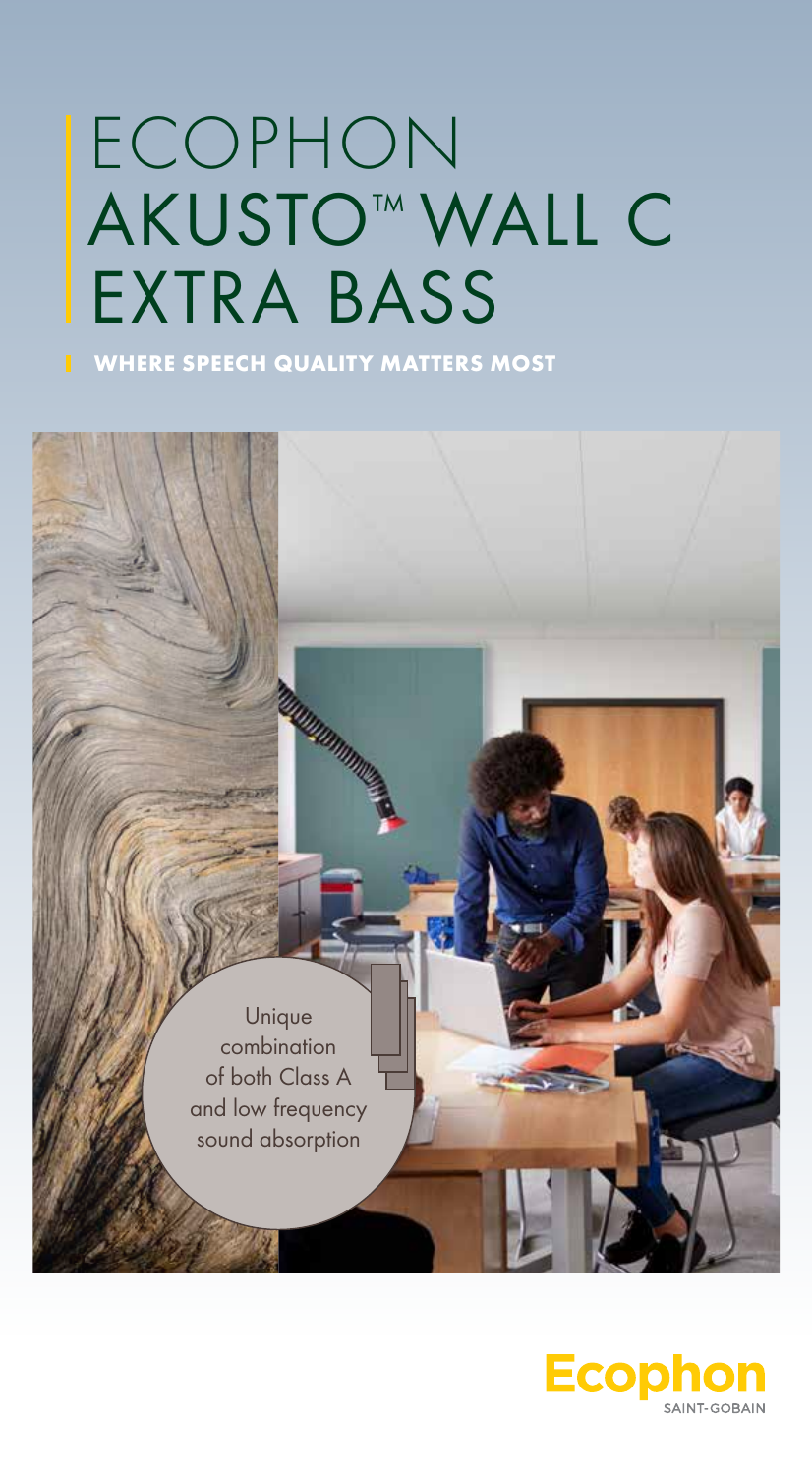

People learn better when they hear better. It's obvious. But so many children, or even adults, have issues that make learning more difficult, especially in places where acoustics are not optimal.

Akusto Wall C Extra Bass is a class A wall absorber system that increases speech understanding and lowers noise over a broad frequency spectrum. What makes Akusto Wall C Extra Bass unique is that it effectively reduces low frequency sounds. These include:

- **Mechanical** ventilation
- **o** Scraping chairs
- Closing doors
- Footsteps●
- Voices●
- **O** Traffic noise



### **MAKING HEARING MORE INCLUSIVE**

Education is vital to both individuals and society. But many people today have learning difficulties. These include:

- **O** Different types of hearing
- **O** Visual
- O Speech
- **O** Cognitive problems

All of these people benefit from low frequency noise absorption. In fact, everybody benefits by hearing better and feeling increased comfort in their surroundings.

Akusto Wall C Extra Bass increases absorption of lower frequency sounds, something that has been difficult to achieve. Until now.

Normal wall panels have a much lower sound absorption in low frequencies, which is what makes Akusto Wall C Extra Bass so unique.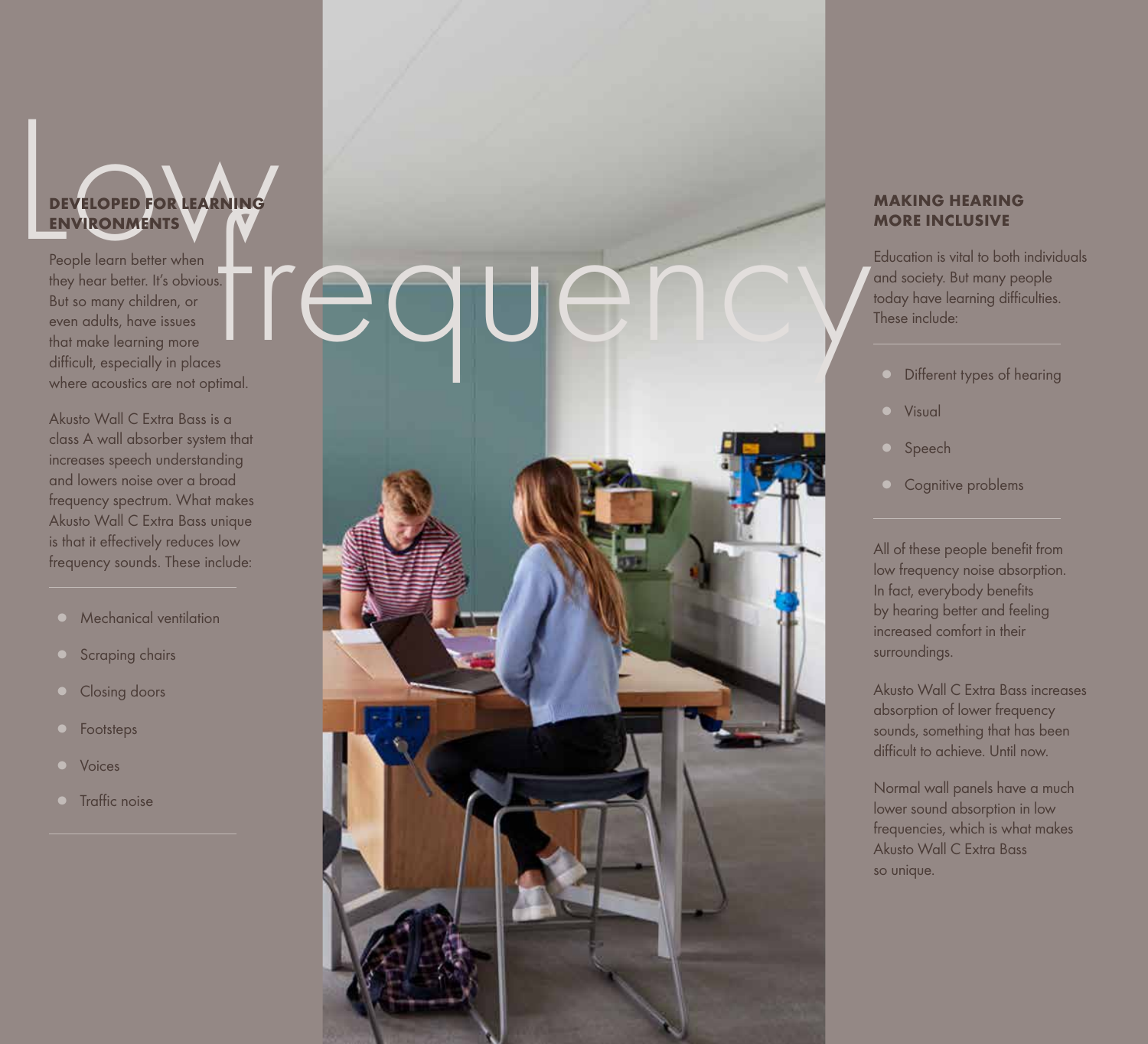### **AKUSTO WALL C EXTRA BASS**

- The system includes Connect Shadow Profile. Akusto Wall C is visible while an added absorber is hidden behind the profile
- System thickness is 80 mm, due to the design it looks like 40 mm
- Lenght of panels is 2700 mm and width is 600 mm easily installed within the system

### COLOURS AND SURFACES

- Available in many different colours
- Choose from surfaces in Texona & Akutex FT

### INSTALLATION

● Connect Shadow Profile, grey 03



### **AKUSTO WALL C EXTRA BASS OVERVIEW**

| <b>Feature</b>                 | <b>Performance</b>                                                                                                                                                                                                                                                                                                    |
|--------------------------------|-----------------------------------------------------------------------------------------------------------------------------------------------------------------------------------------------------------------------------------------------------------------------------------------------------------------------|
| <b>Circularity</b>             | Minimum of 60% post-consumer recycled content.<br>Product is fully recyclable.                                                                                                                                                                                                                                        |
| Indoor air quality             | Eurofins Indoor Air Comfort, French VOC A                                                                                                                                                                                                                                                                             |
| <b>Fire Safety</b>             | Europe standard EN 13501-1, Class A2-s1,d0                                                                                                                                                                                                                                                                            |
| Cleanability                   | Daily dusting, vacuum cleaning and weekly wet wiping<br>(Akutex FT surface). Weekly dusting and vacuum cleaning<br>(Texona surface).                                                                                                                                                                                  |
| <b>Humidity resistance</b>     | Class C, relative humidity 95% and 30° C, according to EN<br>13964.2014                                                                                                                                                                                                                                               |
| <b>Environmental Footprint</b> | <b>Akusto Wall C Extra Bass/Texona</b><br>10,8 Kg CO <sub>2</sub> equiv/m2 (Akusto Wall C Extra Bass EPD)<br>in conformity with ISO $14025 / EN$ 15804)<br><b>Akusto Wall C Extra Bass/Akutex FT</b><br>10,4 Kg CO <sub>2</sub> equiv/m2 (Akusto Wall C Extra Bass EPD<br>in conformity with ISO $14025 / EN 15804$ ) |

### **Acoustics**

| <b>THK</b><br>mm | o.d.s.<br>mm | $\alpha_{p}$ . Practical sound absorption coefficient |          |        |            | $\alpha_{\rm w}$ | Sound      |      |                     |
|------------------|--------------|-------------------------------------------------------|----------|--------|------------|------------------|------------|------|---------------------|
|                  |              | $125$ Hz                                              | $250$ Hz | 500 Hz | 1000<br>Hz | 2000<br>Hz       | 4000<br>Hz |      | absorption<br>class |
| 80               | 80           | 0.65                                                  | 1.00     | 0.95   | 1.00       | 1.00             | 1.00       | 1.00 | A                   |



For more information go to www.ecophon.com/exp or contact your nearest Ecophon representative.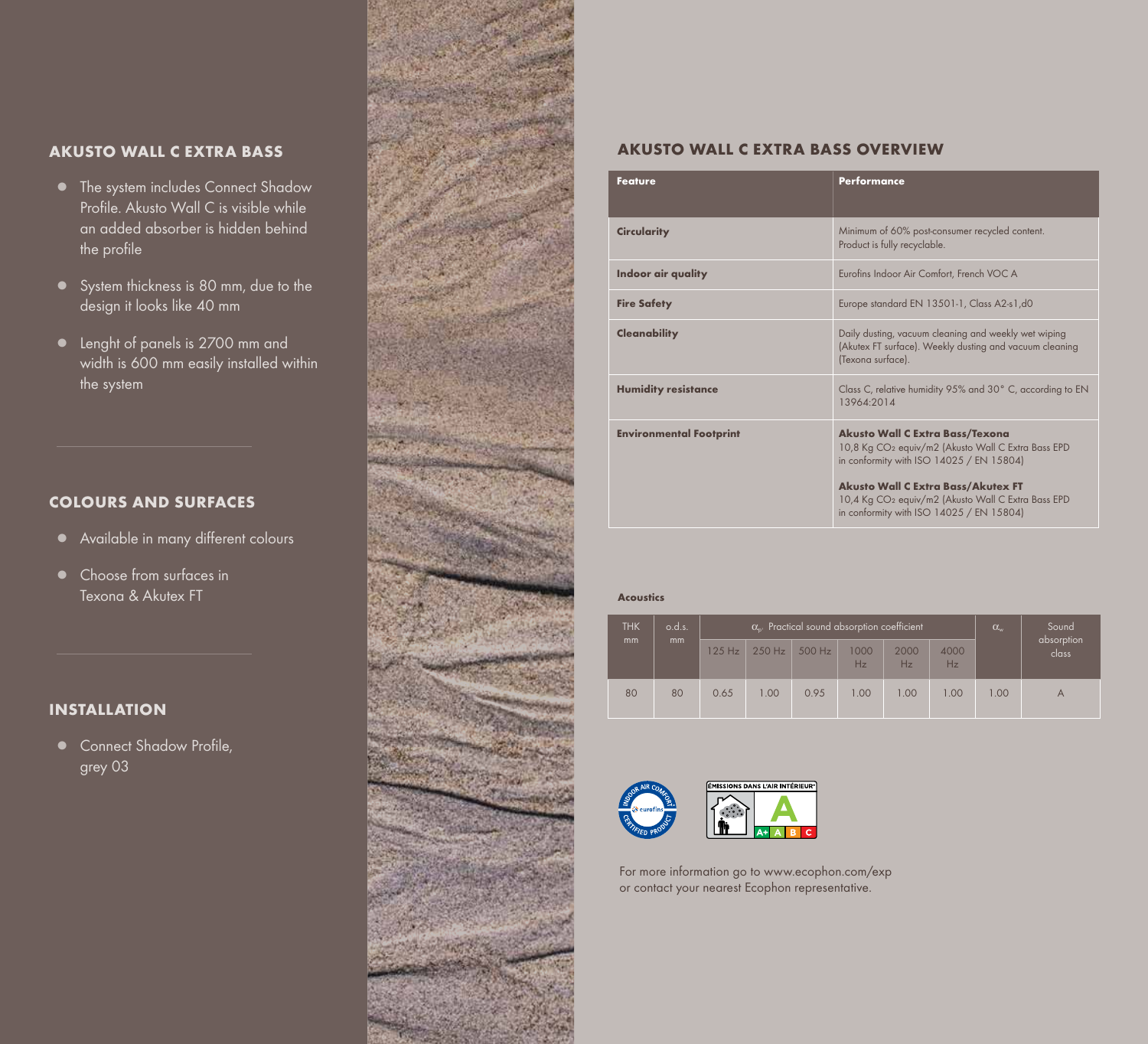### COLOURS AND SURFACES

### $AKUTEX<sup>TM</sup> FT$

The Akutex label guarantees that the product carrying it has a superior surface technology. Our research and development will always focus on visual aspects, acoustic properties, working environment, architectural trends and environmental aspects. This ensures that Akutex is always one step ahead.

**OCEAN STORM** 

Light reflectance 24%.

**MOONLIGHT SKY** 

Light reflectance 7%.

**GOLDEN FIELD** 

**SUNSET HEAT** 

Light reflectance 20%.

light reflectance 61%

Nearest NCS colour sample S 4020-R90B.

Nearest NCS colour sample S 7020-R90B.

Nearest NCS colour sample S 1040-G90Y.

Nearest NCS colour sample S 2070-Y60R.





Nearest NCS colour sample S 0500-N. Light reflectance 85%.



Nearest NCS colour sample S 2002-Y. Light reflectance 56%.



Nearest NCS colour sample S 4502-Y. Light reflectance 29%.



Nearest NCS colour sample S 7000-N. Light reflectance 13%.



Nearest NCS colour sample S 3030-Y80R. Light reflectance 27%



**SILENT STEAM** Nearest NCS colour sample S 2010-B. Light reflectance 45%.



**SCALLOP SHELLS** Nearest NCS colour sample S 0804-Y50R. light reflectance 76%

Nearest NCS colour sample S 3020-Y30R.

WET SAND

Light reflectance 35%.





**RUBY ROCK** 

Light reflectance 7%

EUCALYPTUS LEAF

Light reflectance 23%.

## DARK DIAMOND

Nearest NCS colour sample S 9000-N. Light reflectance 4%.

Nearest NCS colour sample S 4050-R10B.

Nearest NCS colour sample S 5010-B30G.



MORNING DRIZZLE Nearest NCS colour sample S 1002-B. Light reflectance 69%.



CLOUDY DAY Nearest NCS colour sample S 1500-N. Light reflectance 62%.



**PEACH ROSE** Nearest NCS colour sample S 1515-Y80R. light reflectance 55%



**HIGHLAND FOG** Nearest NCS colour sample S 2005-G. Light reflectance 55%.



SAGE GARDEN Nearest NCS colour sample S 3010-B30G. Light reflectance 40%.



FRESH CLOVER Nearest NCS colour sample S 3020-G40Y. Light reflectance 35%.

### **NOTE**

Colours may vary slightly between different production batches. Reproduction of colours vary between print and reality.



If you want to create expressive sound absorbing wall solutions with a wide range of colours, Texona is the perfect choice. Texona has a smooth textured surface, is impact resistant and available in a variety of colours that allude to flavours.



Nearest NCS colour sample S 0500-N.

Nearest NCS colour sample S 6502-Y.

Light reflectance 81%.



Nearest NCS colour sample S 1005-Y40R. Light reflectance 67%.



Nearest NCS colour sample S 2010-B90G. light reflectance 67%

**PEACH** Nearest NCS colour sample S 1515-Y80R.

Nearest NCS colour sample S 6020-R90B.



Nearest NCS colour sample S 3010-B30G. Light reflectance 41%.

POPPY SEED

Nearest NCS colour sample S 3020-B10G. Light reflectance 28%.

eucalyptus Nearest NCS colour sample S 5010-B30G. light reflectance 23%



Light reflectance 12%.

Light reflectance 52%.



Nearest NCS colour sample S 3030-Y80R. Light reflectance 24%.



**LIQUORICE** Nearest NCS colour sample S 9000-N. Light reflectance 5%.

### **NOTE**

acai

Colours may vary slightly between different production batches. Reproduction of colours vary between print and reality.

### This publication shows products from Ecophon product range and those of other suppliers. The specifications are intended to provide a general guide to which products are most suitable for the preferences indicated. Technical data is based on results obtained under typical testing conditions or long experience in normal , guide since the specified functions and properties for products and systems are only valid on condition that instructions, installation diagrams, installation quides, conditions in the specified functions and properties maintenance instructions and other stated conditions and recommendations have been taken into consideration and followed. Deviation from this, such as changing specific components or products, will mean that Ecophon cannot be held responsible for the function, consequences and properties of the products. All descrip illustrations and dimensions contained in this brochure represent general information and shall not form part of any contract. Ecophon reserves the right to change products without prior notice. We disclaim any liability for misprints. For the latest information go to www.ecophon.com or contact your nearest Ecophon representative .<br>© Ecophon Group 2022

# Light reflectance 17%.

pepper

garlic Nearest NCS colour sample S 2502-Y. light reflectance 52%

### ginger Nearest NCS colour sample S 2005-Y30R. Light reflectance 56%.

## **OYSTER**

Nearest NCS colour sample S 4005-Y20R. Light reflectance 32%.